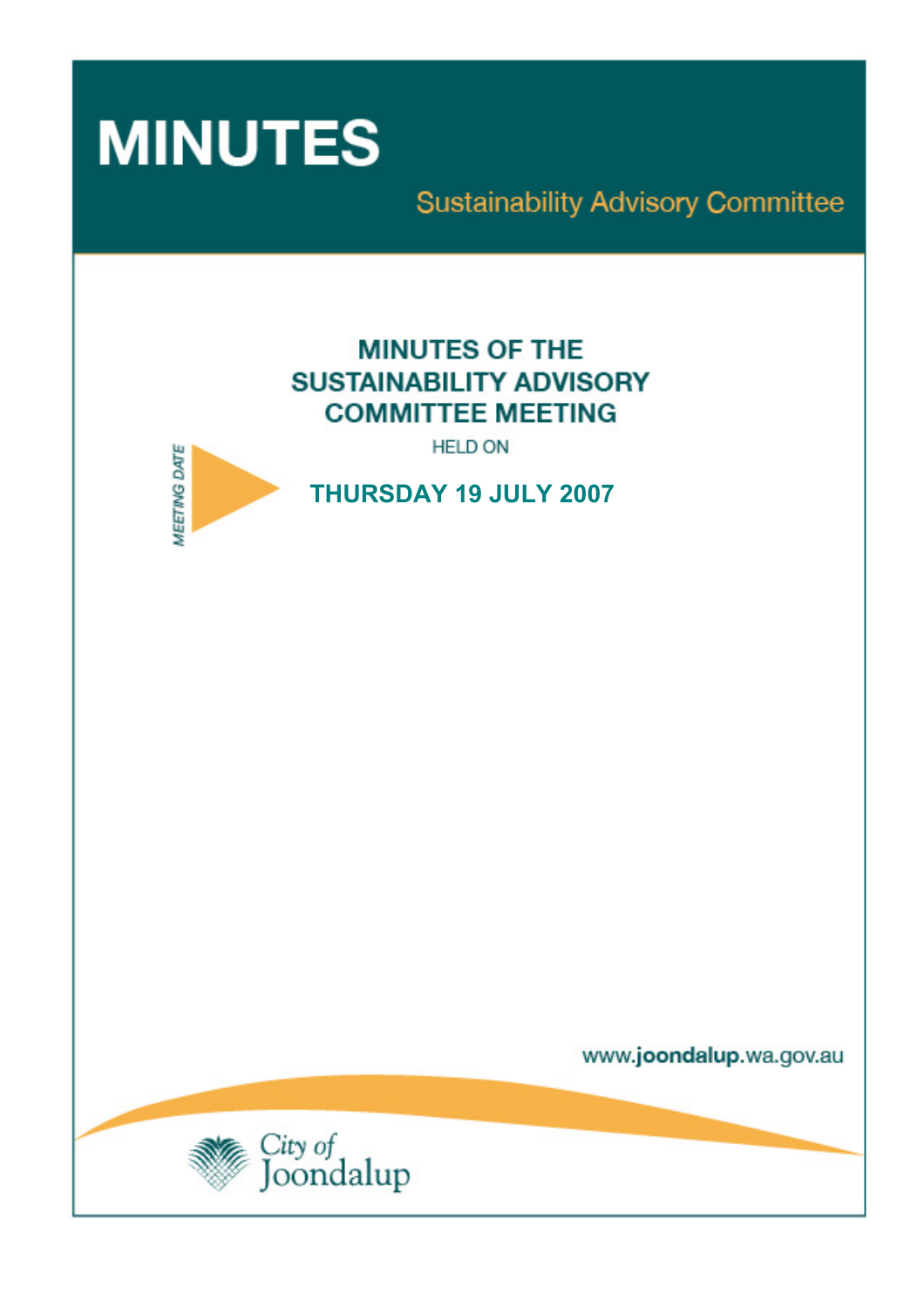# **CITY OF JOONDALUP**

### **MINUTES OF THE SUSTAINABILITY ADVISORY COMMITTEE MEETING HELD IN CONFERENCE ROOM 2, JOONDALUP CIVIC CENTRE, BOAS AVENUE, JOONDALUP ON 19 JULY 2007.**

### **ATTENDANCE**

#### **Committee Members:**

| Cr Michele John         | <b>Presiding Person</b> |
|-------------------------|-------------------------|
| Cr Steve Magyar         |                         |
| <b>Cr Russ Fishwick</b> |                         |
| Ms Ute Goeft            | <b>Community Rep</b>    |
| Mr Brett Dorney         | <b>West Coast TAFE</b>  |
|                         |                         |

#### **Elected Members:**

Mayor Troy Pickard

#### **Officers:**

Mrs Catherine Buckley Senior Project Officer Mrs Jill Hewison **Administrative Secretary** 

Mr Ian Cowie Director, Governance & Strategy Ms Rhonda Hardy Manager, Strategic Development Dr Lucy Sheehy Environmental Development Coordinator

#### **DECLARATION OF OPENING**

The Presiding Person declared the meeting open at 1811 hrs.

#### **APOLOGIES/LEAVE OF ABSENCE**

Mr John Willett Ms Wendy Herbert Cr Sue Hart

#### **CONFIRMATION OF MINUTES**

#### MINUTES OF THE SUSTAINABILITY ADVISORY COMMITTEE MEETING HELD ON 24 MAY 2007

**MOVED Cr Fishwick SECONDED Cr Magyar that the minutes of the meeting of the Sustainability Advisory Committee held 24 May 2007 be confirmed as a true and correct record.** 

#### The Motion was Put and **CARRIED** (5/0)

**In favour of the motion:** Crs John, Magyar & Fishwick, Mr B Dorney, Ms U Goeft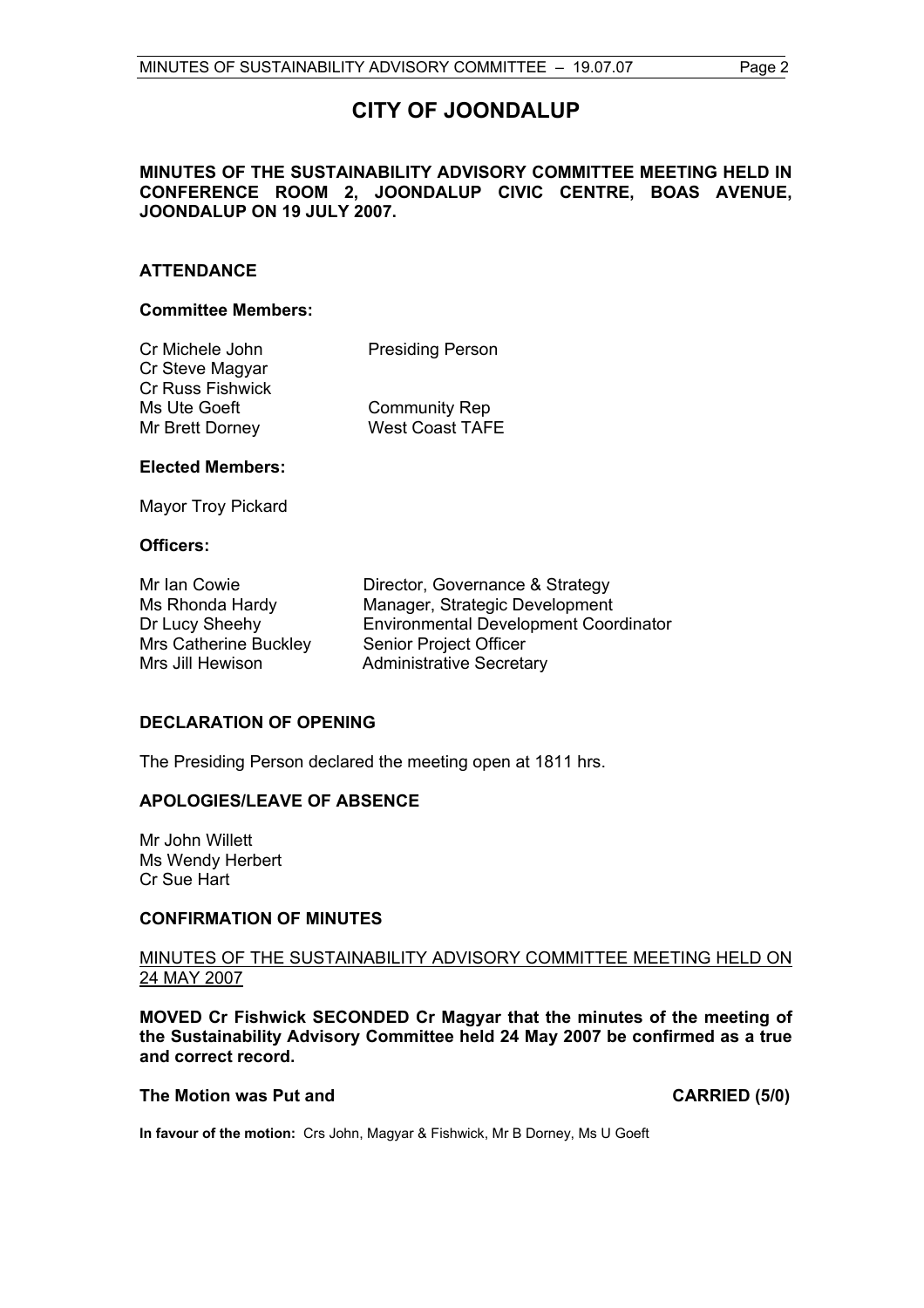# **ANNOUNCEMENTS BY THE PRESIDING PERSON WITHOUT DISCUSSION**

Nil.

# **DECLARATIONS OF INTEREST**

Nil.

### **IDENTIFICATION OF MATTERS FOR WHICH THE MEETING MAY SIT BEHIND CLOSED DOORS**

Nil.

#### **PETITIONS AND DEPUTATIONS**

Nil.

#### **REPORTS**

# **ITEM 1 OIL DEPLETION PROTOCOL [00906**]

**WARD:** All

**RESPONSIBLE** Mr Ian Cowie **DIRECTOR:** Governance and Strategy

#### **PURPOSE**

To provide information to the Sustainability Advisory Committee (SAC) about the Oil Depletion Protocol.

#### **BACKGROUND**

At its meeting of 29 March 2007 the Sustainability Advisory Committee requested that a report be presented outlining details of the Oil Depletion Protocol and whether or not the City of Joondalup should adopt the protocol. This report was presented to the May SAC meeting where the decision was made to defer the report for consideration at this meeting.

The Oil Depletion Protocol arises from the concept of Peak Oil which was first proposed in the 1950s. It refers to the fact that global oil production will reach a maximum level of production (i.e. its peak) at some point in the future, after which a steady decline will occur and the world will need to adapt its lifestyles in line with declining annual oil supplies.

Forecasts for the timing of Peak Oil range from now until 2030. Research suggests that currently one barrel of oil is discovered for every five extracted.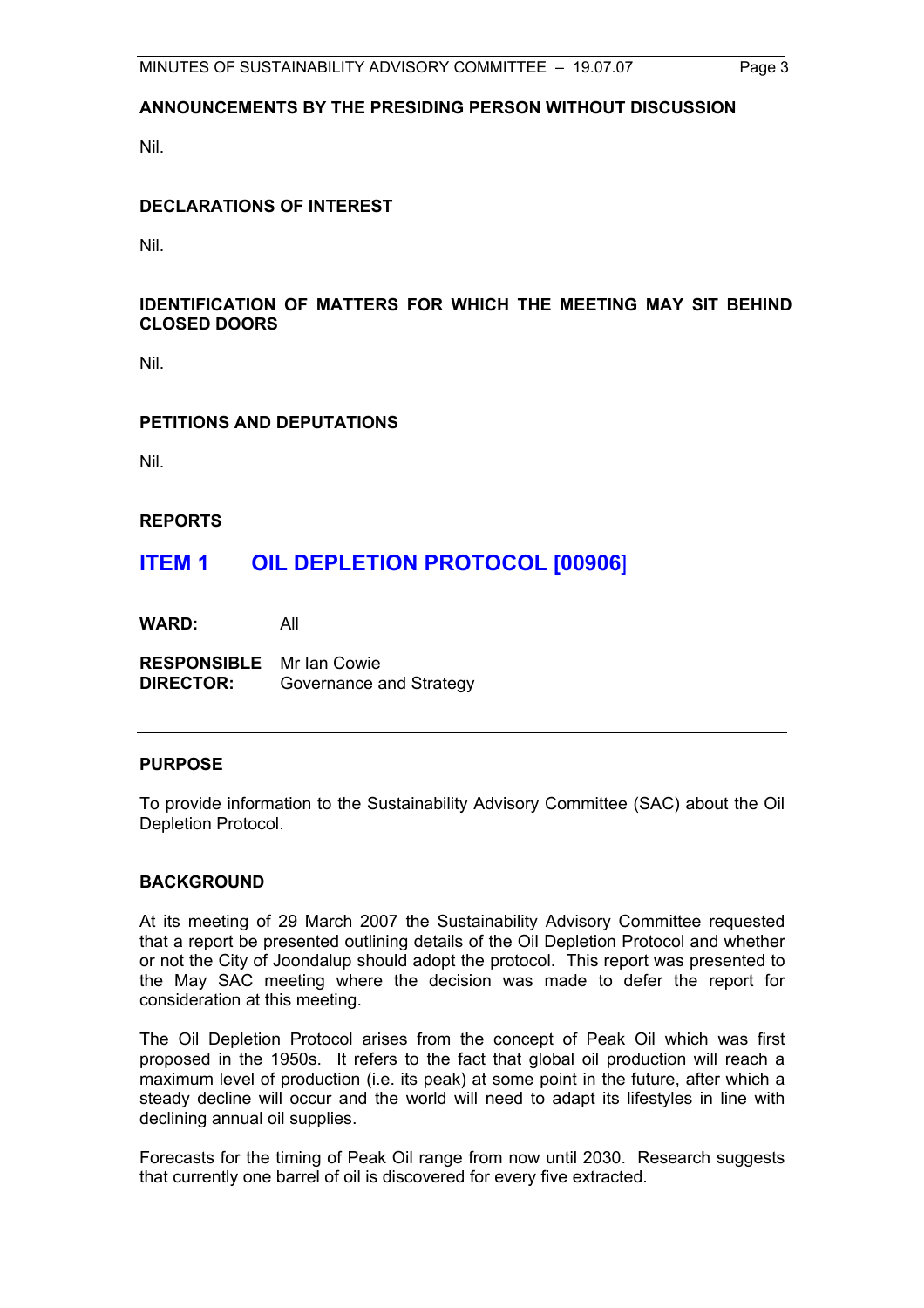The world will not run out of oil upon reaching Peak Oil as there are still many billions of barrels of petroleum available for extraction. However some Peak Oil groups and scientists predict there is the potential that, upon reaching Peak Oil, a domino effect of negative economic, societal and geopolitical consequences could occur, unless adequate mitigation measures are adopted.

Compounding the issue of Peak Oil is the impact of climate change and the imperative not to increase the use of coal to replace depleting oil where substitution is possible.

# **DETAILS**

The Oil Depletion Protocol commits countries or organisations to reduce oil consumption by the world oil depletion rate. This equates to at least 3% per year. By reducing oil consumption it is hoped that the impacts of reaching Peak Oil will be softened and the increasing volatility in world oil prices will be reduced.

It is up to each signatory nation, region or organisation to develop alternative forms of energy to replace the amount of oil energy that has been reduced. As each signatory is unique, different combinations of alternative energy sources or savings will be necessary and conservation measures will vary across nations, regions and organisations.

The concept is for oil extracting countries to progressively reduce their extraction rates in line with their rates of depletion and for oil importing countries to progressively reduce oil imports in line with the worldwide depletion rate. New oil discoveries, if they are proven, would boost the available quota of oil available for use.

The Protocol will have the effect of creating a strong impetus to develop and market more fuel-efficient cars and enhance public transport systems. Technological advances to make large increases in fuel efficiency continue to be made, but at present there is little pressure for the market to take up this technology.

#### **Issues and Options**

The City of Joondalup has been a strong proponent of the sustainable use of resources and many actions have been undertaken to change the way the City does business. The City has already begun to seek fuel efficiencies and consequently, achieve reduced fuel consumption. The main vehicle the City has used to achieve progress in this area is International Council for Local Environment Initiatives (ICLEI's) Cities for Climate Protection program. Through this globally renowned program, the City is achieving progress in reducing not only its energy consumption but also its dependence upon oil.

#### Cities for Climate Protection Program

The City has been participating in the Cities for Climate Protection (CCP) program for over six years. The program is administered by the ICLEI in collaboration with the Australian Greenhouse Office and results in measurable and practical actions to reduce energy consumption (including fuel efficiencies).

The City recognises that in order to meet its target of a 20% reduction in greenhouse gas emissions by 2010, an ongoing commitment to energy reduction measures is required across its corporate operations, as well as the ongoing facilitation of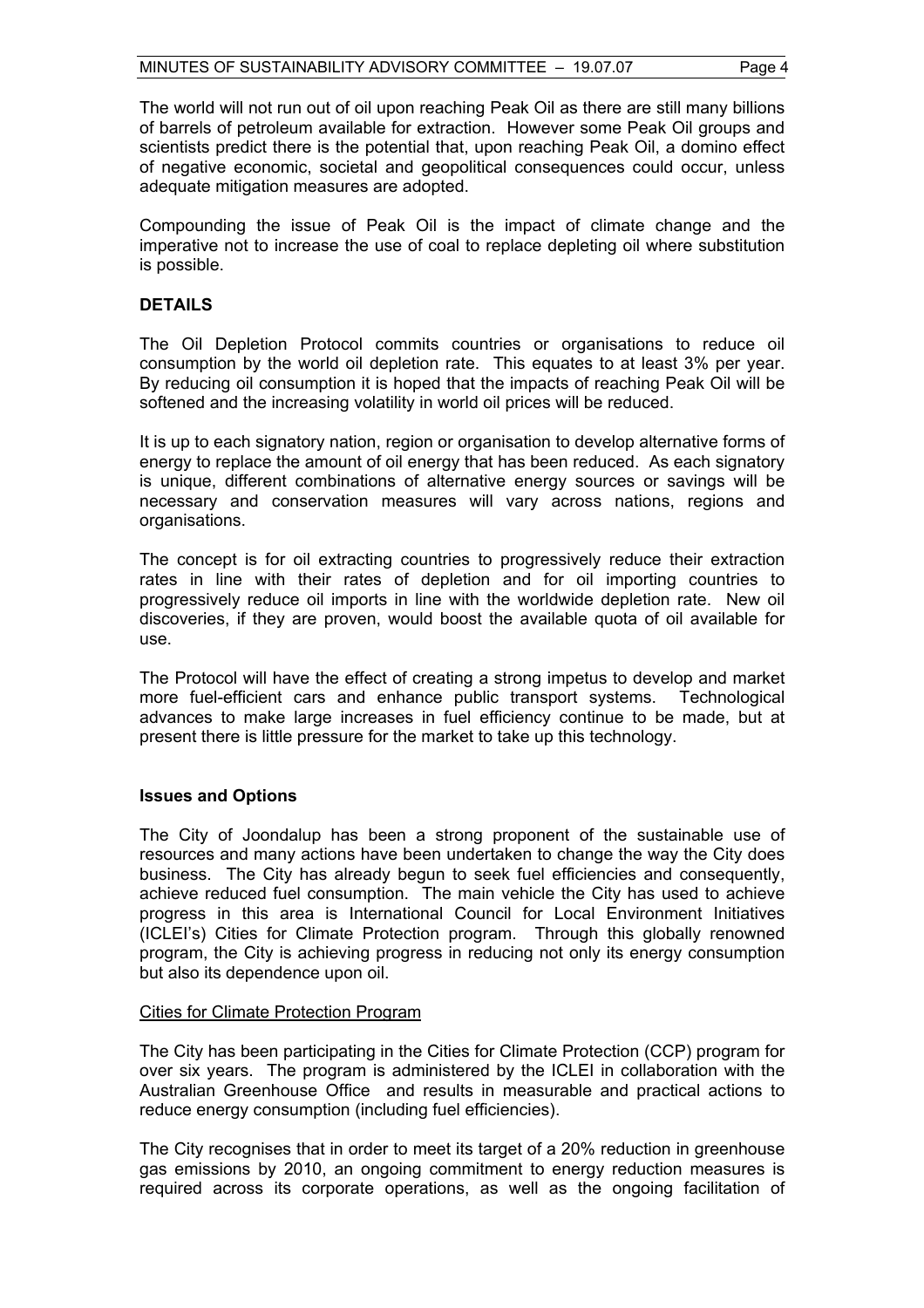community sector actions. Engagement with the community sector is an integral part of CCP.

Milestone 5 of the CCP program has recently been achieved by the City. This provided the opportunity to monitor, analyse and review the City's progress towards its 20% greenhouse gas emissions reduction target by the year 2010. It was found that emissions had reduced by 8% from the base year.

Council has resolved to continue the City's participation in the CCP program through CCP Plus. It is expected that continued participation will enable further substantial greenhouse gas emission reductions to be achieved by the City.

Some of the initiatives that the City of Joondalup has undertaken include:

- Adoption of the TravelSmart Program to encourage increased use of public transport, walking and cycling.
- Active encouragement of sustainable transport options for the community, for example the introduction of the CAT bus for inner City travel.
- Reduction in the size of the vehicle fleet
- Purchase of two hybrid cars last year with a further two budgeted for purchase this year
- Purchase of bicycles which are available for staff to use for travel to and from inner City business meetings
- Reduced the size of the Executive fleet
- Creation and ongoing revision and of a Bike Plan
- Geothermal heating for the swimming pool at Craigie Leisure Centre
- Participation in the Carbon Neutral program. (This program means that the City will provide an annual donation to the Western Australian not for profit group – Men of the Trees through its Carbon Neutral program and in return will have an average of 17 trees per vehicle planted across Western Australia. These trees will offset all the carbon emissions being produced by the City of Joondalup vehicle fleet).

The CCP program is based on setting targets and involves regular measuring of the City's progress against those targets. It should be noted that in administering this program there is a significant cost to set up, maintain, collect and analyse data required to meet targets.

The City has the following options:

- 1. Adopt the Oil Depletion Protocol and allocate resources, establish plans and implement systems and processes for implementing the Protocol and measuring progress. Discontinue the CCP program as there would be duplications in undertaking both initiatives.
- 2. Continue to support the ICLEI CCP program to reduce greenhouse gas emissions and not adopt the Oil Depletion Protocol.
- 3. Continue with the ICLEI CCP program but also adopt the Oil Depletion Protocol.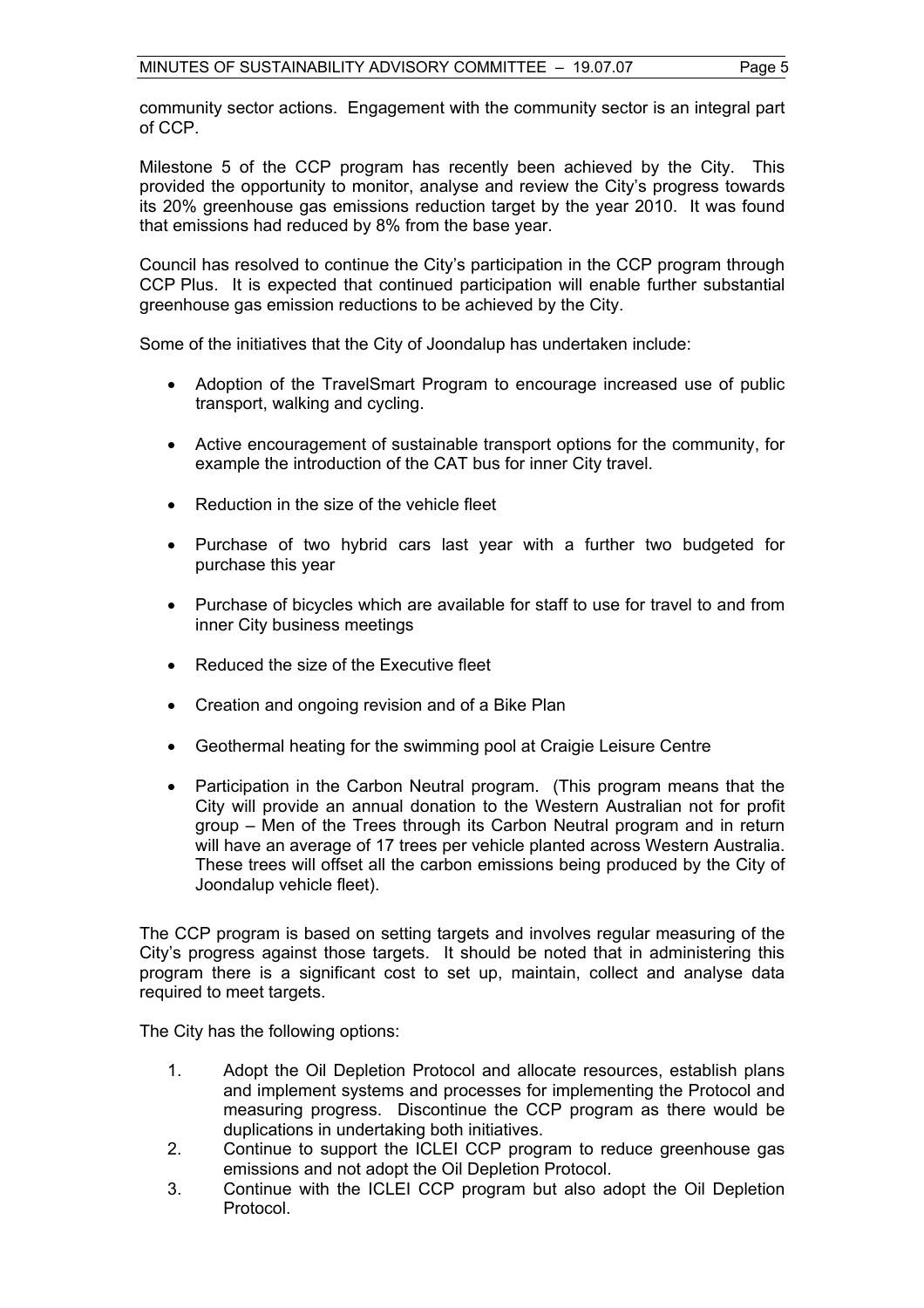# **Link to Strategic Plan:**

| Outcome : The City of Joondalup is environmentally responsible in its activities. |  |  |           |  |  |  |  |  |  |  |  |
|-----------------------------------------------------------------------------------|--|--|-----------|--|--|--|--|--|--|--|--|
| Objective : 2.1 To plan and manage our natural resources to ensure                |  |  |           |  |  |  |  |  |  |  |  |
| environmental sustainability.                                                     |  |  |           |  |  |  |  |  |  |  |  |
| Strategies : 3.1.2 Further develop environmentally effective energy-efficient     |  |  | programs. |  |  |  |  |  |  |  |  |

### **Legislation – Statutory Provisions:**

Not applicable.

#### **Risk Management Considerations:**

The risk with introducing programs that establish targets is obtaining the resources required to achieve them.

#### **Financial/Budget Implications:**

There will be administrative costs in adopting the Protocol and monitoring consumption to achieve targets.

#### **Policy Implications:**

Not applicable.

# **Regional Significance:**

Not applicable.

#### **Sustainability Implications:**

As energy is one of our most precious resources, good management can achieve improved future sustainability.

#### **Consultation:**

Not applicable.

#### **COMMENT**

Based on what the City is actively doing and achieving in regards to reducing its greenhouse gas emissions and oil consumption and in educating its staff and residents on such matters through the CCP program, it is believed that the City should continue to focus and develop these initiatives.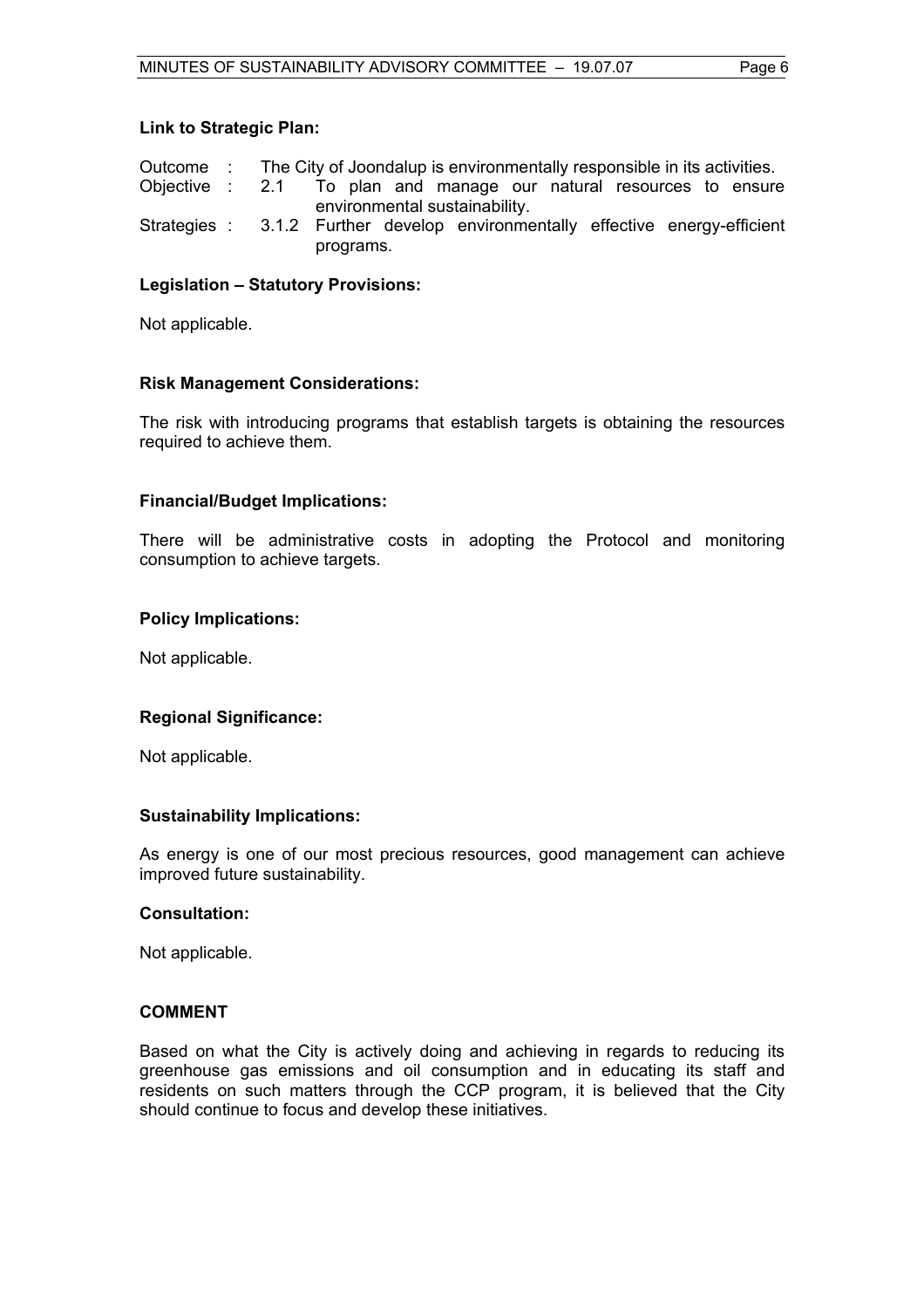Given the population growth and subsequent infrastructure development that has occurred between 2000 and 2004, it is encouraging that the 2006 CCP Measures report indicated that the City has achieved a reduction in greenhouse gas emissions of 8%. The City's recycling of plant debris was a major contributor to the 2004 corporate greenhouse gas abatement, highlighting the importance of this initiative.

# **ATTACHMENTS**

Not applicable.

#### **VOTING REQUIREMENTS**

Simple majority

#### **OFFICER'S RECOMMENDATION**

That the Sustainability Advisory Committee NOTES this report on the Oil Depletion Protocol and RECOMMENDS to Council that the City continues with its participation in the ICLEI CCP Plus program.

Director Governance & Strategy provided an overview of the report.

**MOVED Cr Magyar SECONDED Ms Ute Goeft** that the Sustainability Advisory Committee:

- 1 NOTES this report on the Oil Depletion Protocol;
- 2 RECOMMENDS to Council that the City continues with its participation in the ICLEI CCP Plus program;
- 3 RECOMMENDS to Council that:
	- 3.1 peak oil is a major issue that affects all aspects of lifestyle, operations and sustainability of the City of Joondalup and its residents;
	- 3.2 Council has a responsibility to address the strategic planning implications of peak oil;
	- 3.3 the first step in strategically dealing with peak oil is for Council to adopt the "Oil Depletion Protocol";
	- 3.4 Council adopts the "City of Joondalup Oil Depletion Protocol":

"The City of Joondalup acknowledges that:

History has recorded an increasing pace of change, such that the demand for energy has grown rapidly in parallel with the world population over the past two hundred years since the Industrial Revolution;

Energy supply required by the population has come mainly from coal and petroleum, such resources having been formed but rarely in the geological past and being inevitably subject to depletion;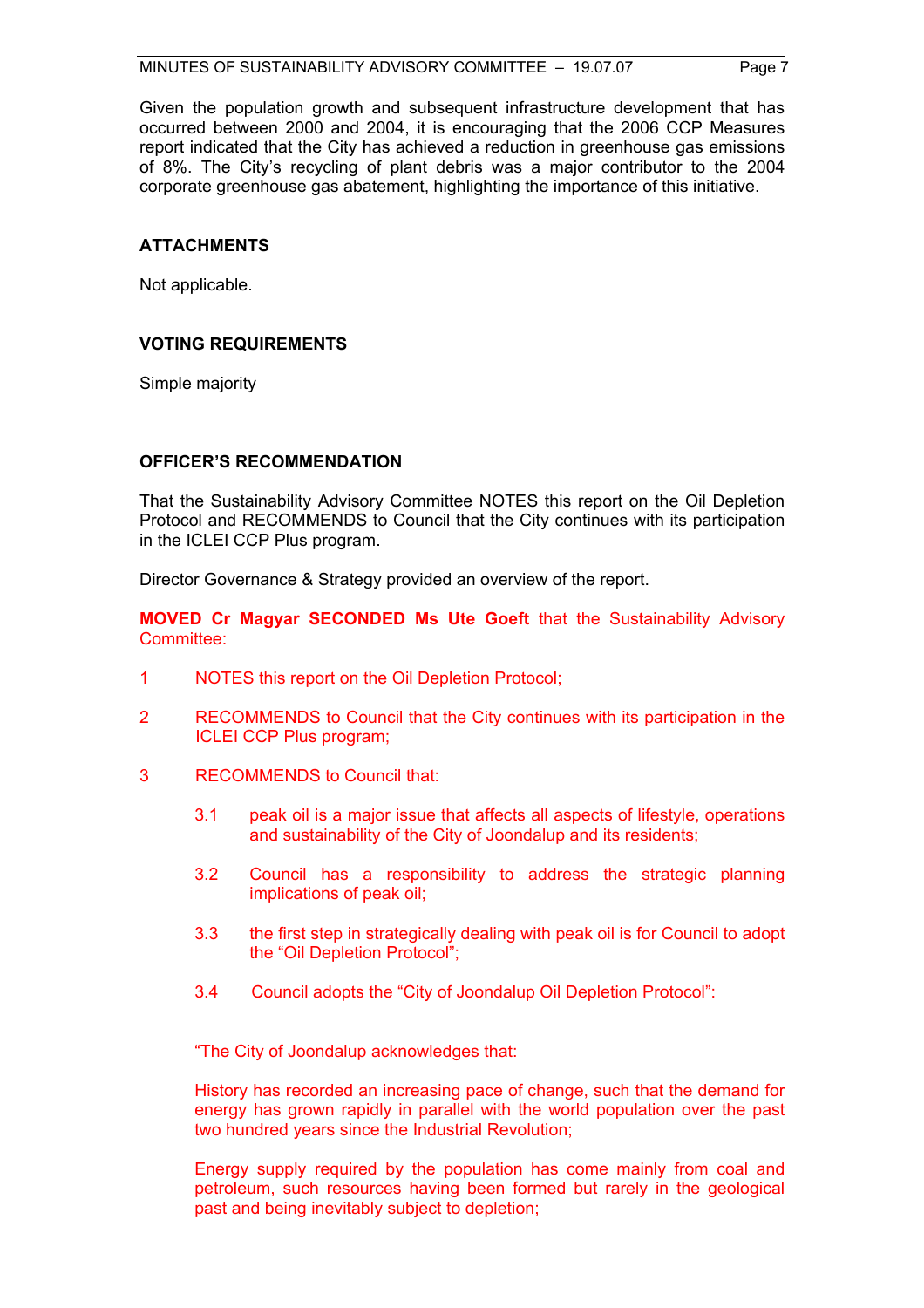Oil provides ninety percent of transport fuel, is essential to trade, and plays a critical role in the agriculture needed to feed the expanding population;

Oil is unevenly distributed on the Planet for well-understood geological reasons, with much being concentrated in five countries bordering the Persian Gulf;

All the major productive provinces of the World have been identified with the help of advanced technology and growing geological knowledge, it being now evident that discovery reached a peak in the 1960s, despite technological progress and a diligent search;

The past peak of discovery inevitably leads to a corresponding peak in production during the first decade of the 21st Century, assuming no radical decline in demand;

The onset of the decline of this critical resource affects all aspects of modern life, such having grave political and geopolitical implications;

It is expedient to plan an orderly transition to the new World environment of reduced energy supply, making early provisions to avoid the waste of energy, stimulate the entry of substitute energies, and extend the life of the remaining oil;

It is desirable to meet the challenges so arising in a co-operative and equitable manner, such to address related climate change concerns, economic and financial stability, and the threats of conflicts for access to critical resources.

The City of Joondalup supports:

Calling a convention of nations to consider the issue with a view to agreeing an Accord with the following objectives:

- to avoid profiteering from shortage, such that oil prices may remain in reasonable relationship with production cost;
- to allow poor countries to afford their imports;
- to avoid destabilizing financial flows arising from excessive oil prices;
- to encourage consumers to avoid waste;
- to stimulate the development of alternative energies.

The Accord shall have the following outline provisions:

- The world and every nation shall aim to reduce oil consumption by at least the world depletion rate.
- No country shall produce oil at above its present depletion rate.
- No country shall import at above the world depletion rate.
- The depletion rate is defined as annual production as a percent of what is left (reserves plus vet-to-find).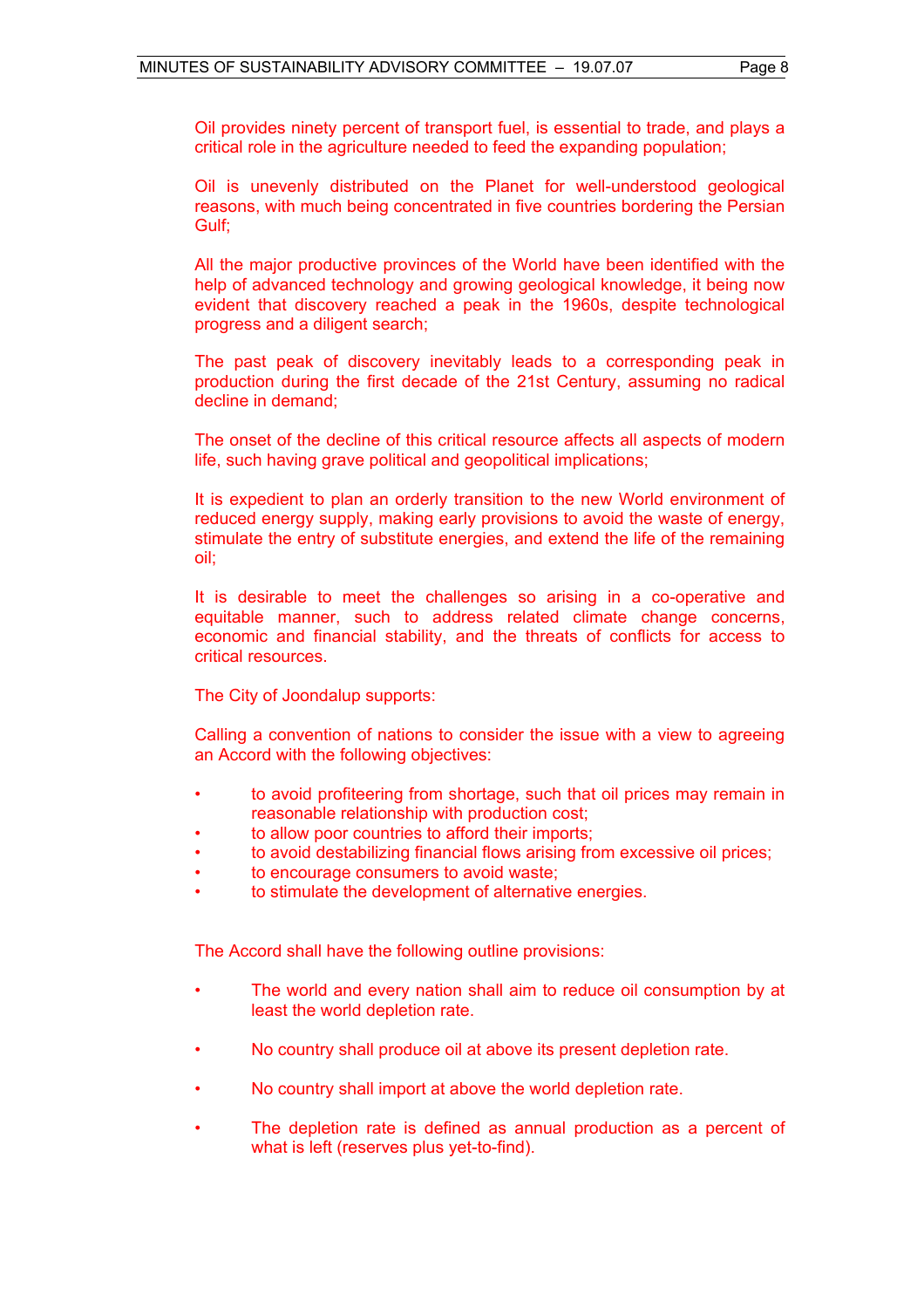- 
- The preceding provisions refer to regular conventional oil—which category excludes heavy oils with cut-off of 17.5 API, deepwater oil with a cut-off of 500 meters, polar oil, gas liquids from gas fields, tar sands, oil shale, oil from coal, biofuels such as ethanol, etc.

Detailed provisions shall cover the definition of the several categories of oil, exemptions and qualifications, and the scientific procedures for the estimation of Depletion Rate.

The signatory countries shall cooperate in providing information on their reserves, allowing full technical audit, such that the Depletion Rate may be accurately determined.

The signatory countries shall have the right to appeal their assessed Depletion Rate in the event of changed circumstances.

The City of Joondalup shall:

- 1 examine all its operations to find ways to reduce the City's oil consumption by 3% per year;
- 2 examine its District Planning Scheme to find ways to enable the residents of the City to reduce their oil consumption by 3% per year;
- 3 include in its Annual Report progress on achieving the 3% reduction in its operations and the 3% reduction of its residents;
- 4 work with other local governments and the other levels of government to assist achieving a world wide reduction of 3% per year."

Discussion ensued.

Cr Magyar asked that the above Motion be withdrawn.

# **MOVED Cr Magyar SECONDED Ms Ute Goeft that the Motion be withdrawn**

#### **The Motion was Put and CARRIED (5/0)**

**In favour of the motion:** Crs John, Magyar & Fishwick, Mr B Dorney, Ms U Goeft

**MOVED Cr Fishwick SECONDED Cr Magyar that the Sustainability Advisory Committee REQUESTS a further report from the City establishing KPIs regarding reducing our energy consumption (including a fuel and energy assessment in relation to petroleum use and energy consumption).** 

### The Motion was Put and **CARRIED** (5/0)

**In favour of the motion:** Crs John, Magyar & Fishwick, Mr B Dorney, Ms U Goeft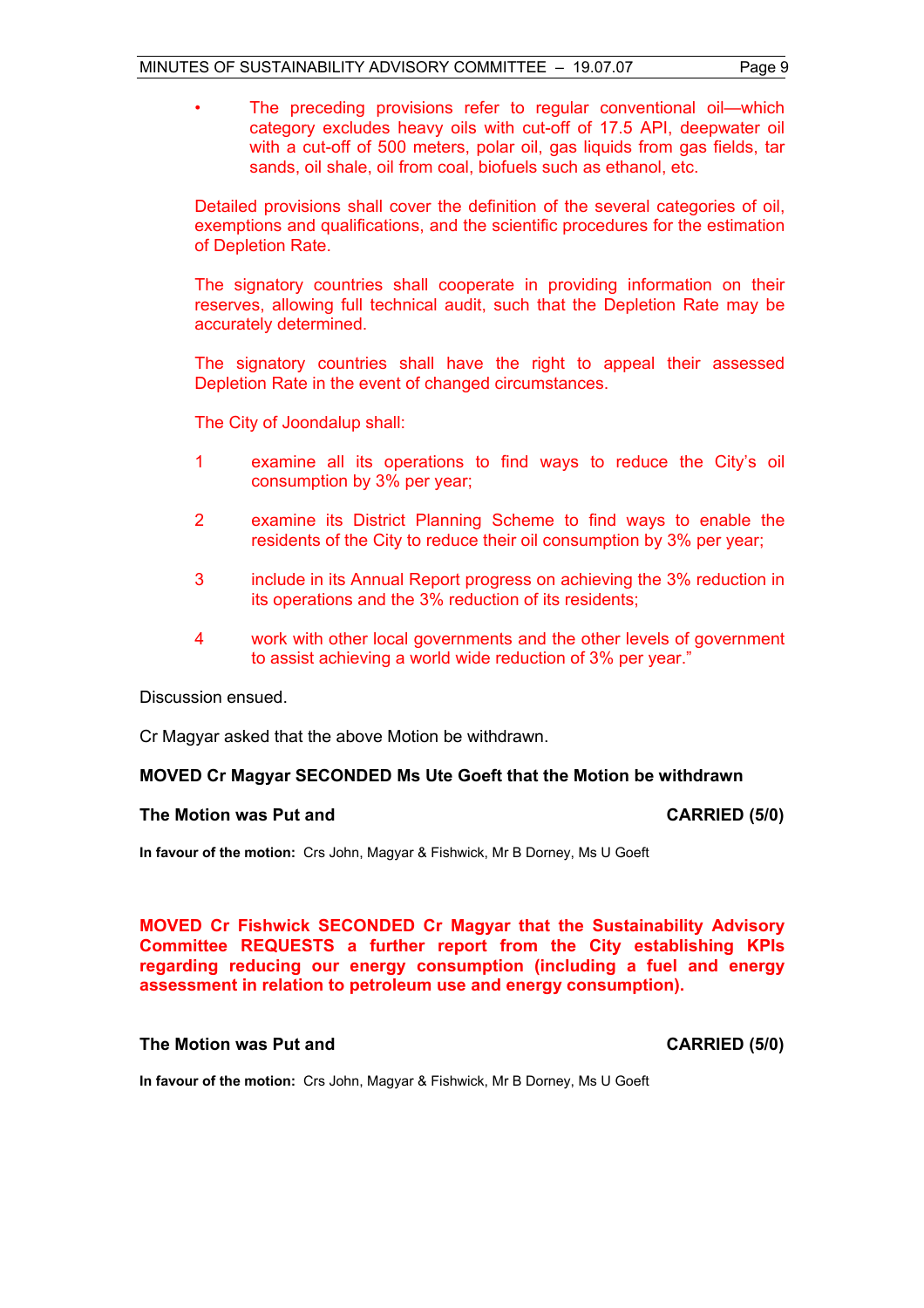# **ITEM 3 CITY OF JOONDALUP ENVIRONMENT PLAN 2007- 2011 [28601] [00906]**

**WARD:** All

**RESPONSIBLE** Mr Ian Cowie **DIRECTOR:** Governance and Strategy

#### **PURPOSE**

For the Sustainability Advisory Committee (SAC) to review the Draft City of Joondalup Environment Plan 2007-2011 and provide advice and comments on the Plan for consideration by Council.

#### **EXECUTIVE SUMMARY**

This report provides information on the Draft City of Joondalup Environment Plan.

It is recommended that SAC provide advice and comments on the Plan for consideration by Council.

#### **BACKGROUND**

At its meeting on 22 May 2007, Council resolved *(CJ085-05/07 refers)*, to:

*"REQUESTS the City's Conservation Advisory Committee and Sustainability Advisory Committee to review the Draft City of Joondalup Environment Plan 2007-2011 and provide advice and comment on the Draft Plan to Council".* 

This report seeks to address the request outlined in the abovementioned recommendation.

#### **DETAILS**

Development of the City of Joondalup Environment Plan began in early November of 2006. The development process included:

- General research of similar Plans adopted by other local governments
- Development of a structure for the Plan
- Preliminary meetings with relevant Business Unit Managers to obtain ideas that would inform the eventual content of the Plan, on a cross-organisational basis
- Development of draft actions and strategies for inclusion in the Plan
- The facilitation of an "Environment Plan Workshop" with attendance of staff across the organisation to comment upon the aforementioned actions and strategies
- Continued liaison with staff after the workshop to assist in revising the Plan's actions and strategies
- Drafting of the Plan
- Consideration of the Draft Plan at the March Council Strategy Session
- Amendments made to the Draft Plan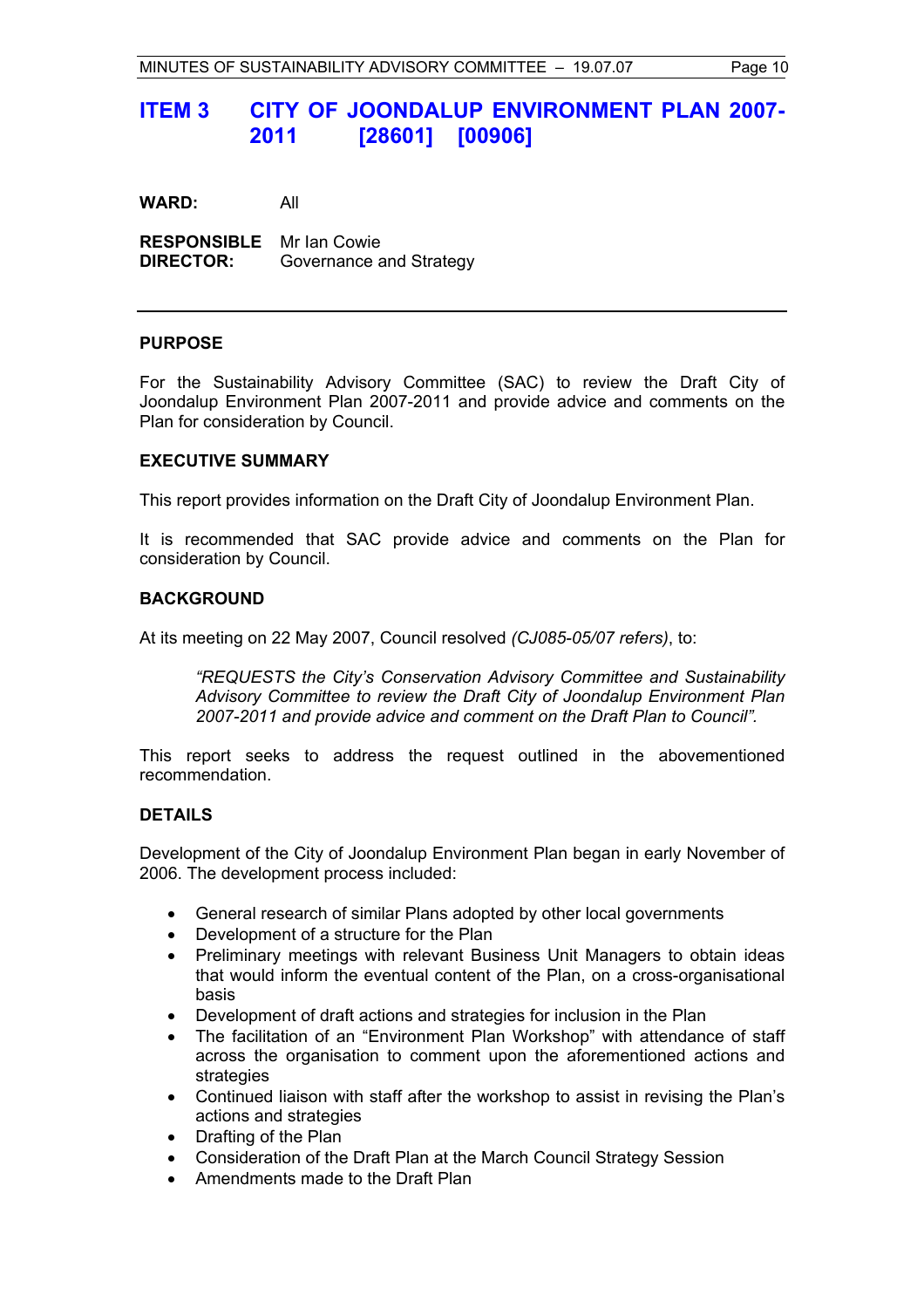The final draft of the Environment Plan considers the five focus areas of land, water, air quality, biodiversity and waste management over a four-year span. Each focus area includes an overarching objective, introductory comments and an outline of previous achievements, actions and strategies table and an additional table that summarises significant strategic objectives across the spheres of Government.

Four assumptions are used to underpin the actions and strategies contained in the focus area tables of the Plan. These assumptions relate to the themes of: partnerships, education, regular reviews and effective implementation. The key environmental project for the City, (the construction of a Yellagonga Regional Park Environment Centre), encompasses all four of these assumptions and seeks to represent a pinnacle for environmental achievement within the Environment Plan.

The City's Sustainability Policy 5-4 will guide the implementation of the Plan and a review schedule and reporting mechanism is incorporated as the Plan's conclusion.

# **Link to Strategic Plan:**

Key Focus Area: Caring for the Environment

Outcome : The City of Joondalup is environmentally responsible in its activities.

Objectives : 2.1: To plan and manage our natural resources to ensure environmental sustainability.

 2.2: To manage waste effectively and efficiently in alignment with environmentally sustainable principles.

#### **Legislation – Statutory Provisions:**

Not applicable.

#### **Risk Management Considerations:**

Not applicable.

# **Financial/Budget Implications:**

Not applicable.

# **Policy Implications:**

The City's policies relating to the environment will need to be reviewed following the implementation of the Environment Plan, to ensure consistency.

#### **Regional Significance:**

Many regional partnerships will be developed or reinforced through the Environment Plan's implementation.

#### **Sustainability Implications:**

The Environment Plan will assist in providing an overarching framework for specific City environmental strategies and actions with the aim of ensuring environmentally sustainable management of the City's natural assets.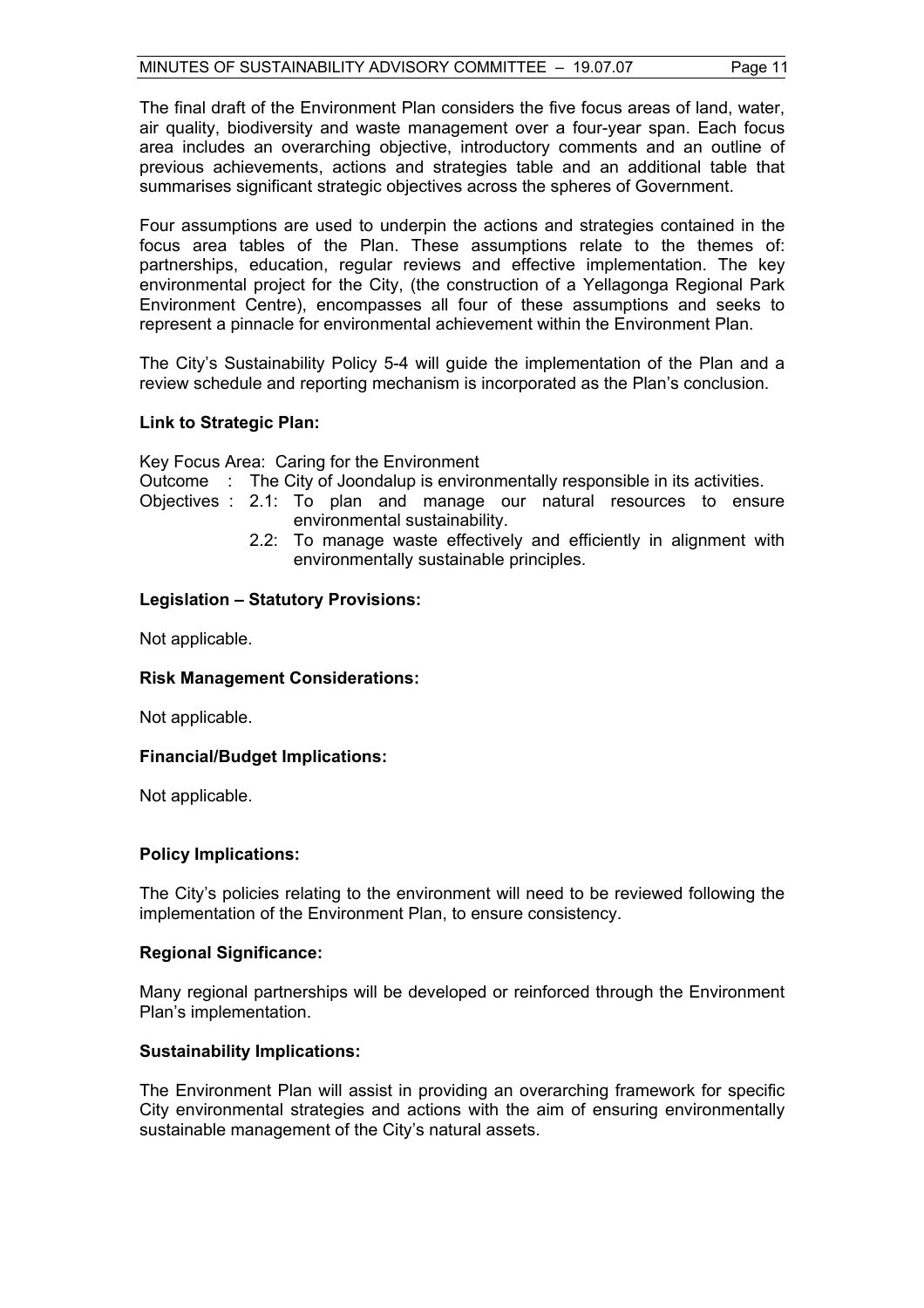#### **Consultation:**

It is proposed that the Draft Plan be considered by CAC and SAC, as the City's advisory committees with a specific interest in environmental issues, before being formally adopted by Council.

#### **COMMENT**

Not Applicable.

#### **ATTACHMENTS**

Attachment 1 Draft City of Joondalup Environment Plan 2007-2011.

#### **VOTING REQUIREMENTS**

Simple Majority.

#### **OFFICER'S RECOMMENDATION**

That the Sustainability Advisory Committee provides advice and comment on the Draft City of Joondalup Environment Plan 2007-2011 to Council.

#### **MOVED Mr B Dorney SECONDED Ms U Goeft that the Sustainability Advisory Committee makes the following comments to Council in relation to the draft environmental plan:-**

- 1 Congratulates staff on preparing a thorough draft;
- 2 The diagram on page 5 should show the linkages between the  $2<sup>nd</sup>$  tier plans:
- 3 The Plan should suggest that the Mindarie Regional Council redirect profits from selling 'green power' to sustainability projects;
- 4 Consider deleting the text 'golf courses' from the description of the City's natural and built environments on page 8;
- 5 The Plan should further highlight the importance of traffic on environmental issues (page 22 &23);
- 6 Re-word the first objective on page 12 so that effective water management addresses water quantity decline as well as water quality;
- 7 On page 15 provide an explanation of the priority 3 protection of the Gnangara mound and the relationship between local water pollutants and the quality of groundwater;
- 8 The Plan should further discuss the Mindarie Resource Recovery Facility (page 25) and consider including a specific action for it on (page 26);
- 9 The Plan should discuss the need for effective stormwater outflow programs for the coast as well as for Yellagonga Regional Park (page 13);
- 10 Insert the word 'implement' into the first action on page 20 so that it reads "Review, evaluate and implement…";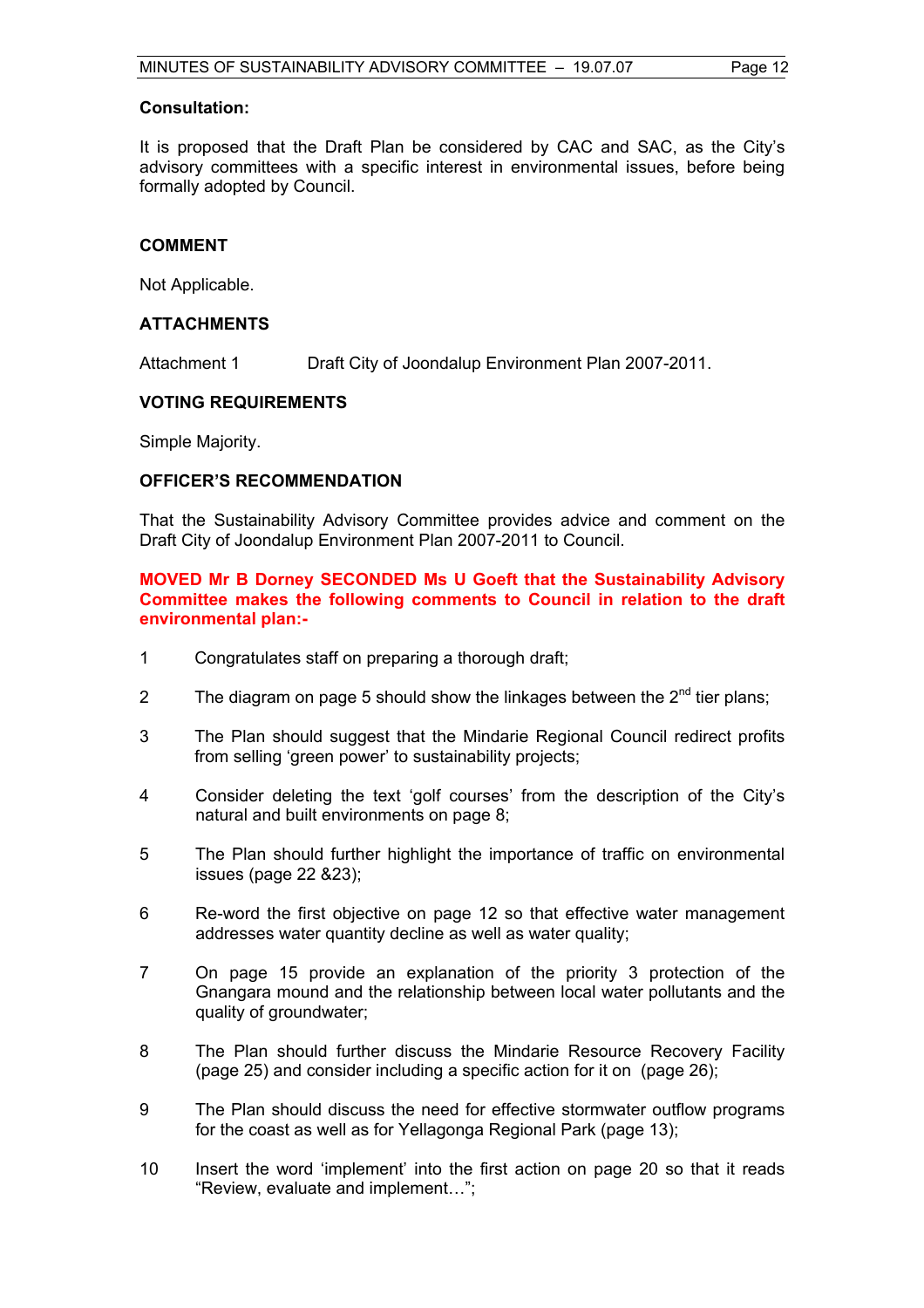- 11 Insert the word 'implement' into the second action on page 20 so that it reads "Develop and implement…";
- 12 Move the box on page 4 titled "The City's Strategic Position on the Environment" to page 1;
- 13 The Plan should reflect the words 'environmental stewardship' throughout the document;
- 14 The action referring to the Landscape Master Plan on page 9 should be given more prominence and its relationship to environmental issues i.e. planting of natives on verges, should be highlighted;
- 15 The Plan should be consistent when quoting the length of the coastline (either 16km or 17km);
- 16 The State of the Environment Report referred to on page 27 should be released annually and should coincide with the release of the City's Annual Report;
- 17 The introduction to the Plan should explain how the City's Strategic Plan drives the Environment Plan;
- 18 The Plan should include an action on page 26 that reflects the City's implementation of yellow waste bins to the community as part of the City's zero waste strategy;
- 19 The Plan needs to focus on and encourage grass roots action at a household level;
- 20 The Plan needs to build the capacity of the community to engage in environmental issues as this is not done well at present;
- 21 Note the importance of the action on page 10 "Seek funding for the full implementation of the Coastal Foreshores Natural Areas Management Plan";
- 22 Include an action on page 15 to "Develop an effective program to manage stormwater".

# **The Motion was Put and CARRIED (5/0)**

**In favour of the motion:** Crs John, Magyar & Fishwick, Mr B Dorney, Ms U Goeft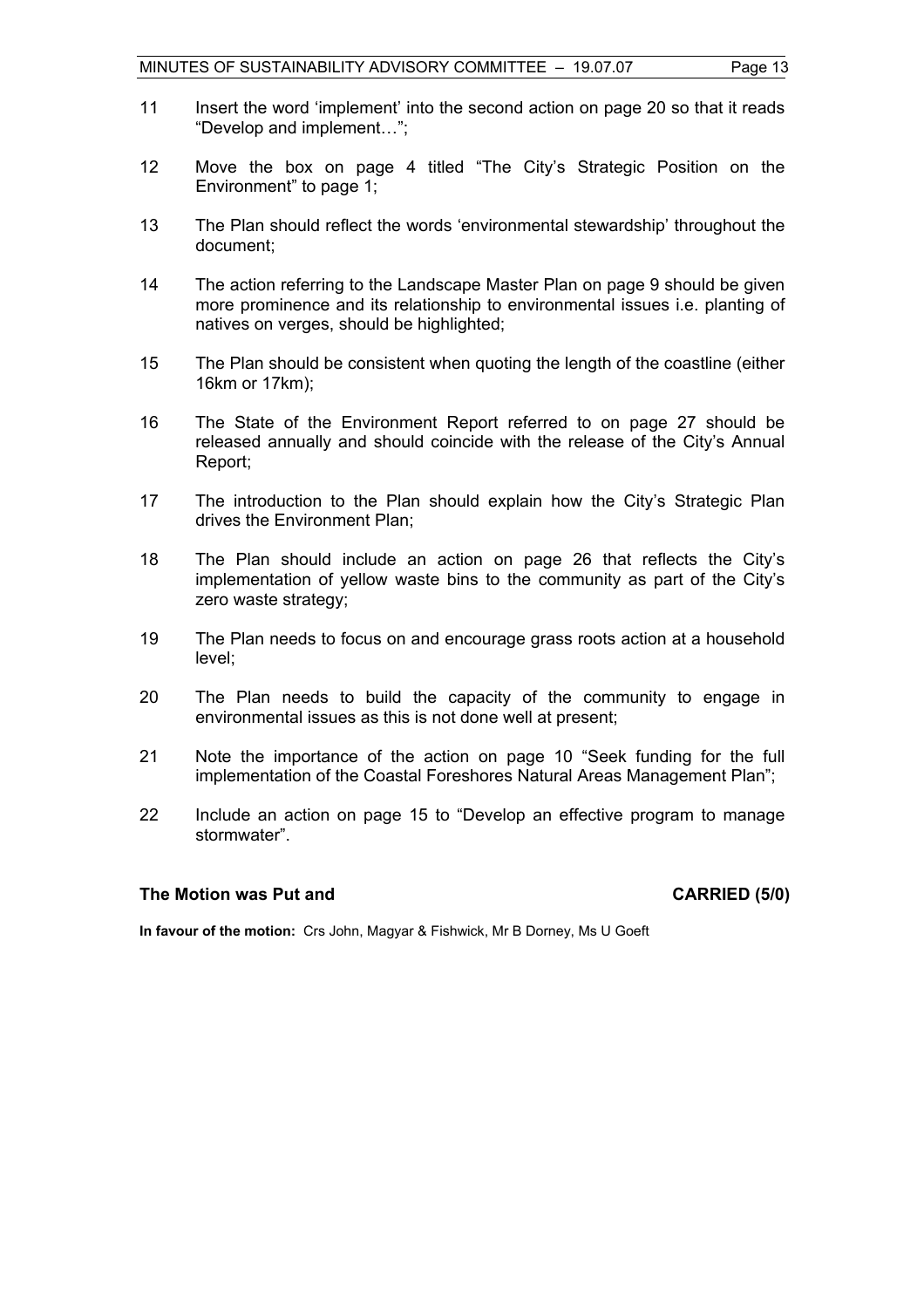# **ITEM 2 SUSTAINABILITY PROJECTS [00906]**

**WARD:** All

**RESPONSIBLE** Mr Ian Cowie **DIRECTOR:** Governance and Strategy

#### **PURPOSE/ EXECUTIVE SUMMARY**

To seek advice from the Sustainability Advisory Committee (SAC) on suitable sustainability projects for Council's consideration.

# **DETAILS**

At the Council Meeting held on 19 June 2007 the following motion was carried:

- "1 Council SEEKS ADVICE from the Conservation Advisory Committee, the Sustainability Advisory Committee and the Seniors Interests Advisory Committee about projects, which could enhance the City's economic, social and environmental sustainability
- 2 Once projects are identified, it is REQUESTED that the Chief Executive Officer prepare reports on the issues for further consideration by the relevant advisory committee before referral on to Council."

#### **Issues and options:**

The SAC has considered many issues since its inception and the following is an overview of some of those topics, which may assist the committee in its deliberations in addressing its request from Council.

- Key Performance Indicators for Sustainability
- Sustainable Vehicle Fleets
- Acid Sulphate Soils
- Public Participation
- Resource Recovery
- Sustainability Assessment in Council Reporting
- State of Environment Reporting
- Water Usage at City of Joondalup
- ICLEI Water Campaign
- ICLEI TBL capacity building program
- Water Grants
- Peak Oil
- Grey Water
- Bike Plan
- Rainwater Tanks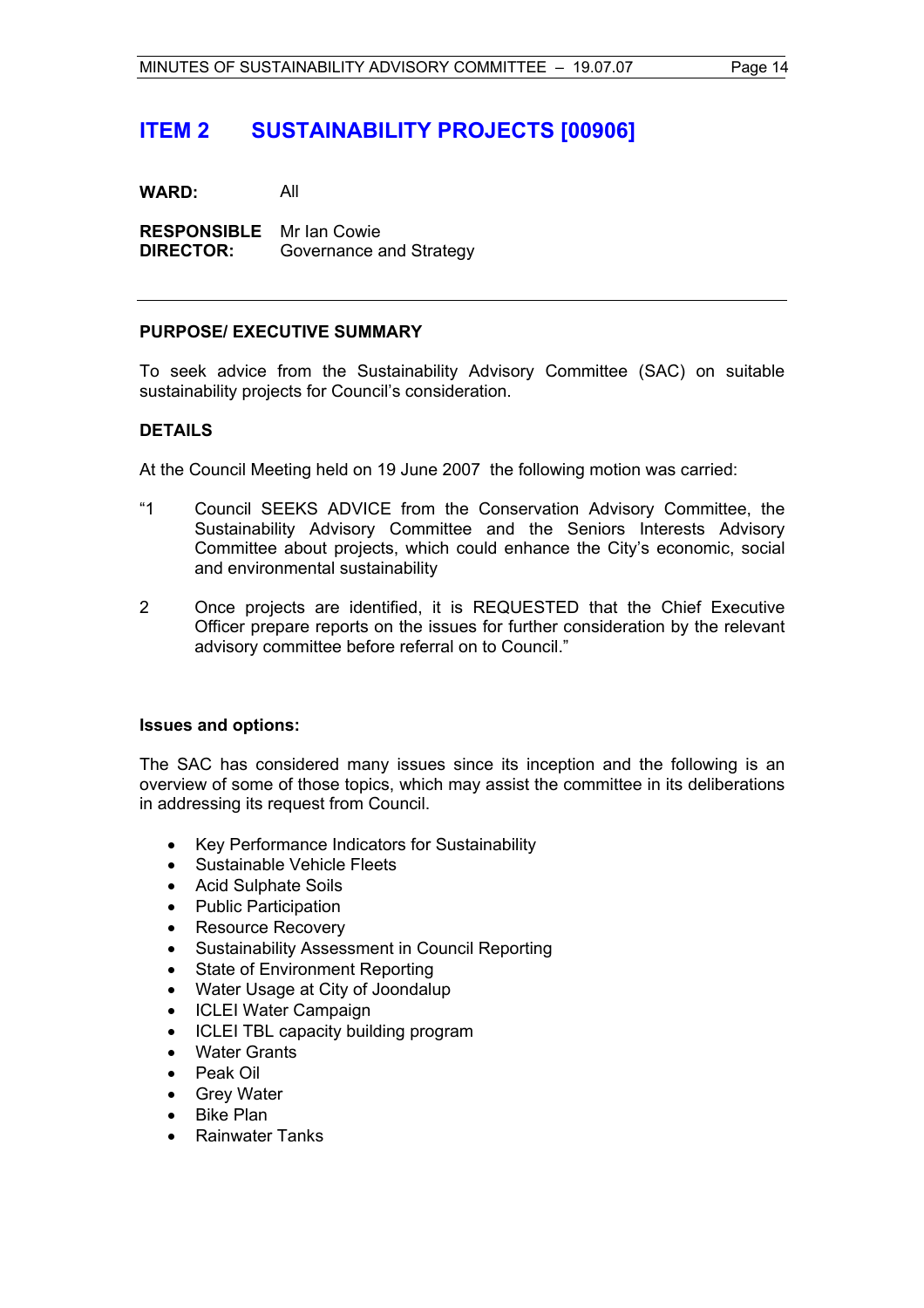Sustainability topics that have currency and have not been previously considered by the SAC may include: -

- Climate change
- Carbon trading
- Social sustainability
- Cultural sustainability
- Health and wellbeing
- Economic sustainability
- Integrated transport
- Environmental risk planning
- Community capacity building

# **Link to Strategic Plan:**

The City's vision is to be a sustainable City and community.

# **Legislation – Statutory Provisions:**

Not applicable.

# **Risk Management Considerations:**

Not applicable

# **Financial/Budget Implications:**

Not applicable

# **Policy Implications:**

Sustainability is guided by Council Policy 1.3 and City Policy 5.4.

# **Regional Significance:**

Not applicable

# **Sustainability Implications:**

Not applicable.

# **Consultation:**

Not applicable

# **COMMENT**

The SAC during its deliberation may wish to seek advice from officers with respect to projects and plans currently being undertaken by the City to minimise the potential for duplication.

# **ATTACHMENTS**

Nil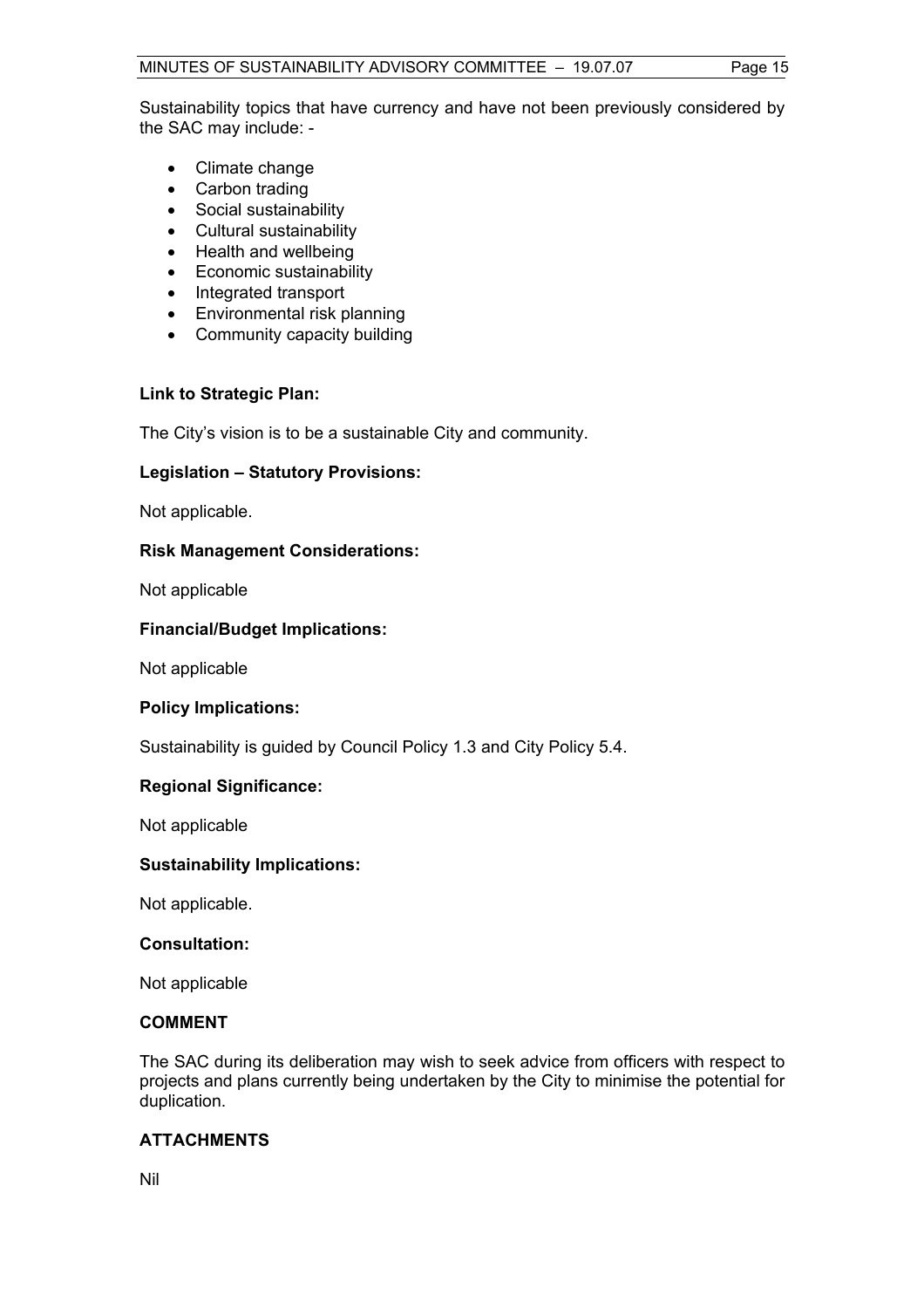### **VOTING REQUIREMENTS**

Simple majority

#### **OFFICER'S RECOMMENDATION**

That the Sustainability Advisory Committee SELECTS potential sustainability projects for further reporting.

Director Governance & Strategy provided an overview of the report.

**MOVED Cr John SECONDED Cr Magyar that the Sustainability Advisory Committee RECOMMENDS the following sustainable items for further reporting:** 

- **1 Presentation on the Landscape Master Plan to the Sustainability Advisory Committee and Conservation Advisory Committee and that both these Committees have some input before it goes to Council;**
- **2 Council to include a specific education programme focussed on the strategic plan to build community capacity making lifestyles more sustainable.**

Discussion ensued.

*Mayor Pickard left the Room at 1952 hrs.* 

*Cr Fishwick left the Room at 1952 hrs and returned at 1956 hrs.* 

The Motion was Put and **CARRIED** (5/0)

**In favour of the motion:** Crs John, Magyar & Fishwick, Mr B Dorney, Ms U Goeft

# **ITEM 4 INTRODUCTION OF FIVE STAR PLUS [00906**]

**WARD:** All

**RESPONSIBLE** Ian Cowie **DIRECTOR:** Governance and Strategy

#### **PURPOSE**

To provide information to the Sustainability Advisory Committee (SAC) on the recent introduction of new energy and water efficiency codes known as Five Star Plus.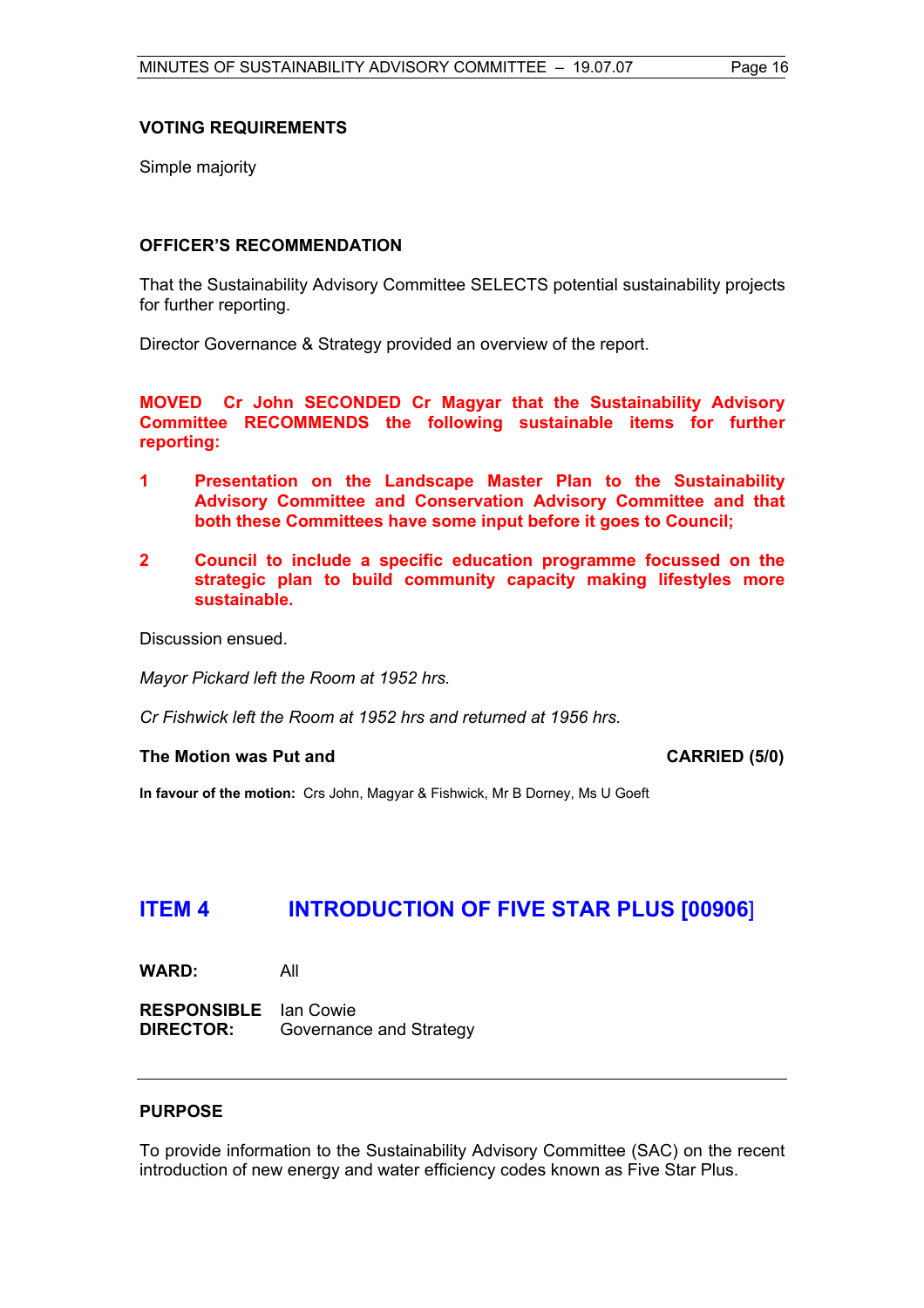# **EXECUTIVE SUMMARY**

This report provides information on the new building initiative, Five Star Plus.

It is recommended that the SAC notes this report.

### **BACKGROUND**

At its meeting on 24 May 2007 the SAC requested that a report on the new energy and water codes be presented to a future meeting.

#### **DETAILS**

In May 2007 the Minister for Housing and Works, Michelle Roberts announced that new energy and water codes known as Five Star Plus would apply to all new houses approved for construction after 1 September 2007.

Five Star Plus is a new standard for sustainable housing in Western Australia that will improve water and energy efficiency in homes. It is based around two new codes: the Water Use in Houses Code and the Energy Use in Houses Code (see attachment 1).

The first stage of Five Star Plus will see new requirements for low-greenhouse hot water systems and a range of water efficiency measures including;

- Solar, five star rated gas or heat pump hot water systems
- Water efficient shower heads
- Water efficient tap fittings in all kitchen sinks, bathroom vanities and basins
- Water efficient dual flush toilets
- Pool blankets for all new swimming pools.

The second stage of Five Star Plus will be introduced in 2008 and will require house designs that provide for the later addition of water supplies and grey water diversion systems.

It has been estimated that integrating Stage One Five Star Plus requirements into a house design would add less than \$1000 to construction costs. Those building new houses should be able to offset these costs with ongoing savings in water and energy bills of up to \$750 per year.

Existing home owners do not need to comply with Five Star Plus, however householders can use the Codes to improve the energy efficiency in their home through their choice of appliances such as solar hot water systems, 5 star rated gas hot water systems and water saving shower heads.

#### **Link to Strategic Plan:**

- Outcome: The City of Joondalup is environmentally responsible in its activities.
- Objective: 2.1 To plan and manage our natural resources to ensure environmental sustainability.
- Strategies: 3.1.2 Further develop environmentally effective energy-efficient programs.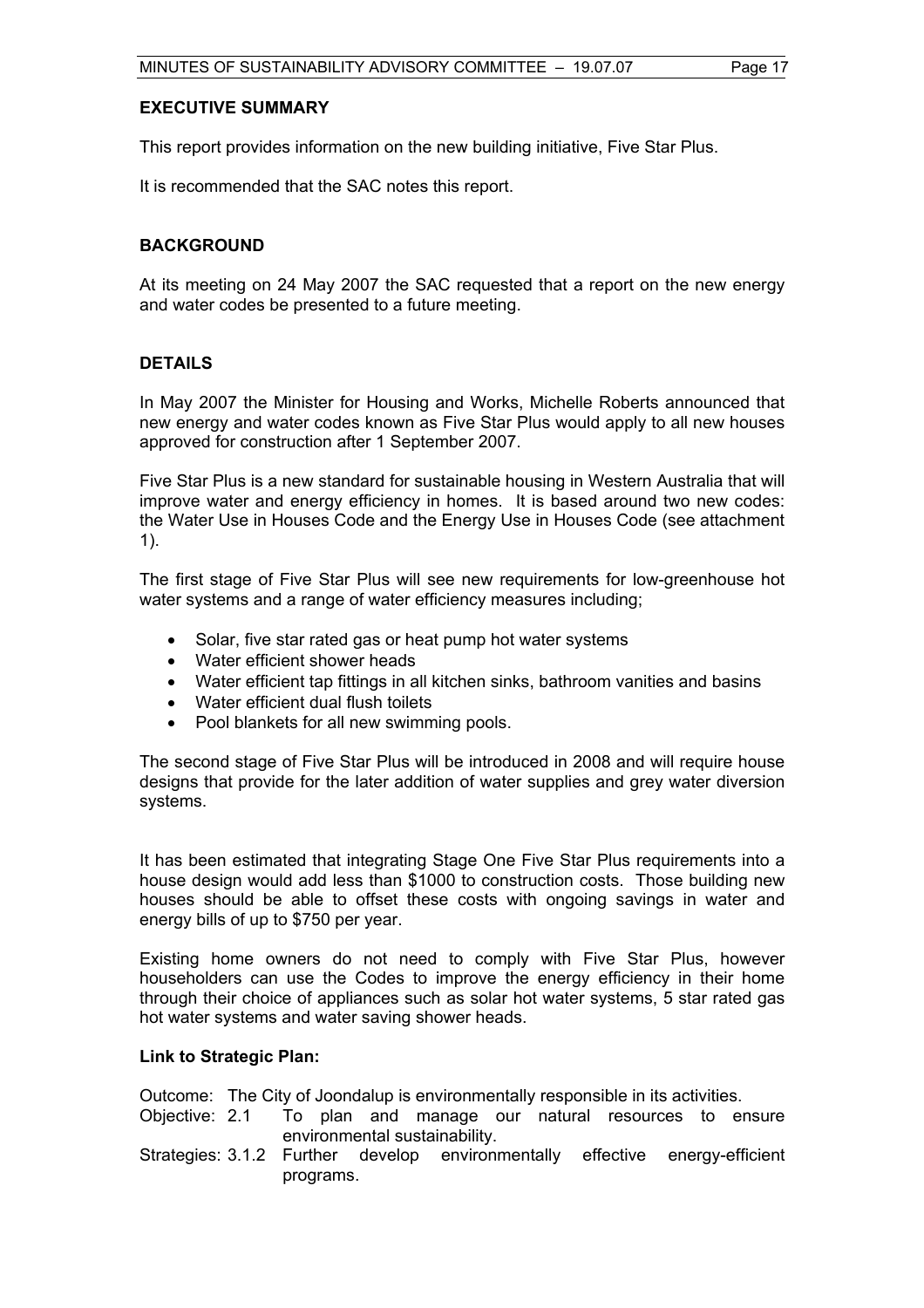Outcome: The City of Joondalup has well-maintained assets and built environment.

Objective: 3.1 To develop and maintain the City of Joondalup's assets and built environment.

Strategy: 3.1.2 Facilitate the safe design, construction and approval of all buildings and facilities within the City of Joondalup.

### **Legislation – Statutory Provisions:**

Not applicable.

#### **Risk Management Considerations:**

Not applicable.

#### **Financial/Budget Implications:**

Not applicable.

#### **Policy Implications:**

Not applicable.

#### **Regional Significance:**

The Five Star Plus building initiative will apply to all new houses in Western Australia.

#### **Sustainability Implications:**

As water and energy are two of our most precious resources, good management of both can achieve improved future sustainability.

#### **Consultation:**

Frequently asked questions in relation to Five Star Plus are attached as attachment 2 to this report while attachment 3 provides information on Five Star Plus housing.

# **COMMENT**

Nil.

# **ATTACHMENTS**

Attachment 1 Five Star Plus Energy Use in Houses Code, Water Use in Houses Code

Attachment 2 Five Star Plus Frequently Asked Questions

Attachment 3 Five Star Plus Build a better future with a 5 Star house

# **VOTING REQUIREMENTS**

Simple majority.